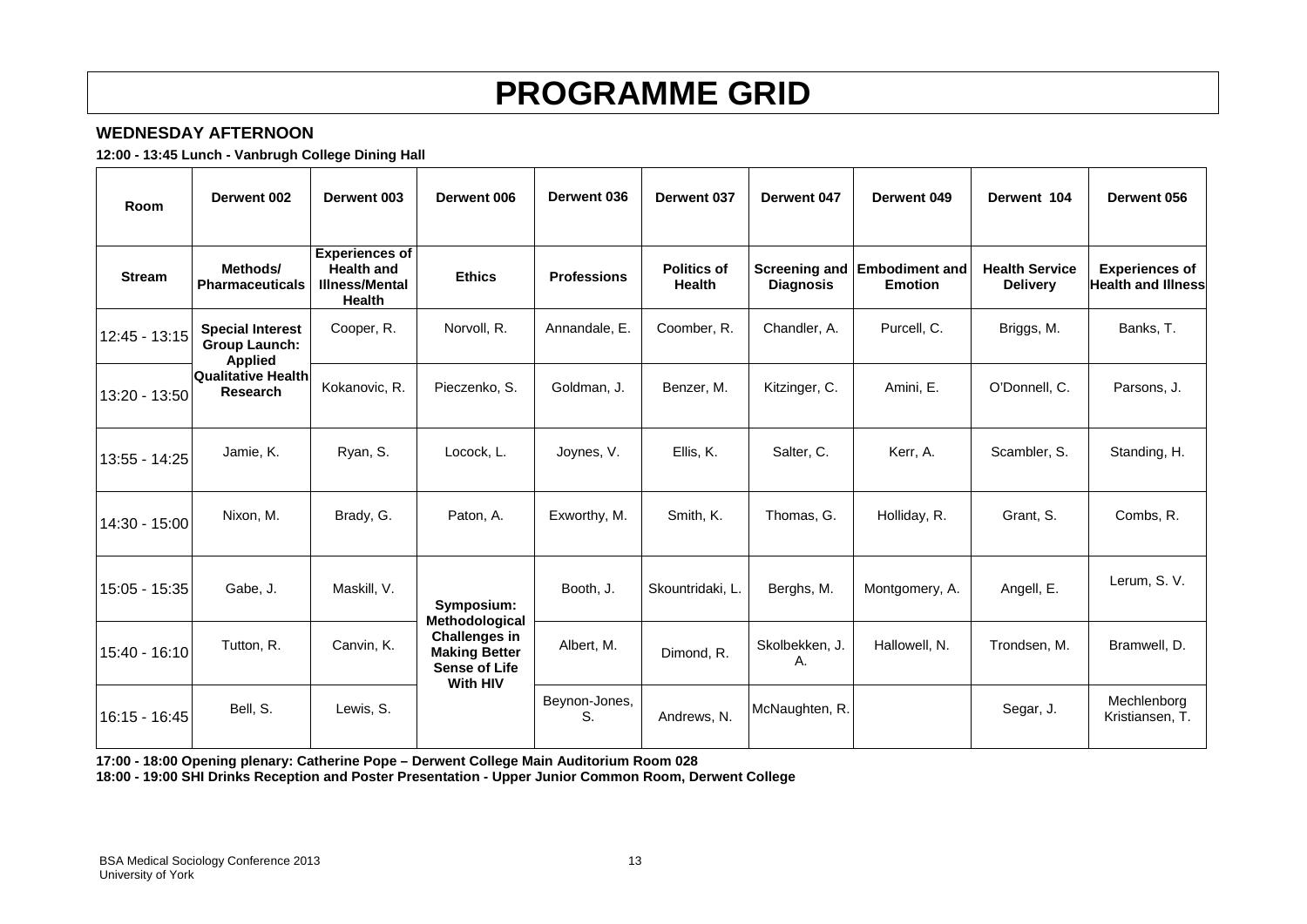### **THURSDAY MORNING**

**07:30 - 09:30 Breakfast - Vanbrugh College Dining Hall** 

| Room            | Derwent 002                             | Derwent 003                                | Derwent 006                                                                                | Derwent 036                                                          | Derwent 037          | Derwent 047       | Derwent 049        | Derwent 104          | Derwent 056                                        |
|-----------------|-----------------------------------------|--------------------------------------------|--------------------------------------------------------------------------------------------|----------------------------------------------------------------------|----------------------|-------------------|--------------------|----------------------|----------------------------------------------------|
| <b>Stream</b>   | <b>Pharmaceuticals</b><br>/Inequalities | <b>Health Care</b><br><b>Organisations</b> | Gender                                                                                     | <b>Professions</b>                                                   | <b>Mental Health</b> | <b>CAM/Theory</b> | Lifecourse         | <b>Health Policy</b> | <b>Experiences of</b><br><b>Health and Illness</b> |
| $08:30 - 09:00$ | Smart, A.                               | Magnusson, C.                              | MacLean, A.                                                                                | Hjertstroem, H.                                                      | Griffith, L.         | Gale, N.          | Young, I.          | Obstfelder, A.       | Cheraghi-Sohi, S.                                  |
| 09:05 - 09:35   | Ozieranski, P.                          | McDonald, R.                               | Robertson, S.                                                                              | Wall, S.                                                             | Lavis, A.            | Danell, J. A.     | Boydell-Wright, N. | Nunn, S.             | Walker, L.                                         |
| 09:40 - 10:10   | Abraham, J.                             | Doyle, E.                                  | <b>Special Event:</b>                                                                      | Allan, H. T.                                                         | Spencer, I. H.       | Spooner, S.       | McDaid, L.         | Kriznik, N.          | Lian, O. S.                                        |
| 10:15 - 10:45   | Hendrick, R.                            | Field-Richards,<br>S. E.                   | <b>Meet the Editors</b>                                                                    | Gilbert, L.                                                          | Holman, D.           | Ayala, B.         | Campbell, A.       | Abeysinghe, S.       | Gallagher, S.                                      |
| 10:50 - 11:20   | Warr, D.                                | Seymour, T.                                |                                                                                            | <b>Public Health and</b>                                             | Georgiadis, A.       | Hiadzi, R. A.     | Jones, K.          | Wilson, J.           | Cooper, S.                                         |
| 11:25 - 11:55   | Meadows, R.                             | Melby, L.                                  | <b>Special Event:</b><br><b>Author Meets</b><br><b>Critics - Nelly</b><br><b>Oudshoorn</b> | the Environment:<br>Sociological<br><b>Perspectives</b><br>Symposium | Cleaver, K.          | Reid, B.          | Graham, M.         | Hilton, S.           | Gibson, B.                                         |
| 12:00 - 12:30   | O'Donnell, S.                           | Hedlund, M.                                |                                                                                            |                                                                      | Clarke, J.           | Scambler, G.      | Brown, S.          | Dumbili, E.          | Trusson, D.                                        |

**12:30 - 14:00 Lunch - Vanbrugh College Dining Hall** 

**12:45 - 13:45 BSA Medical Sociology Group Annual General Meeting - Vanbrugh College Student Union Bar**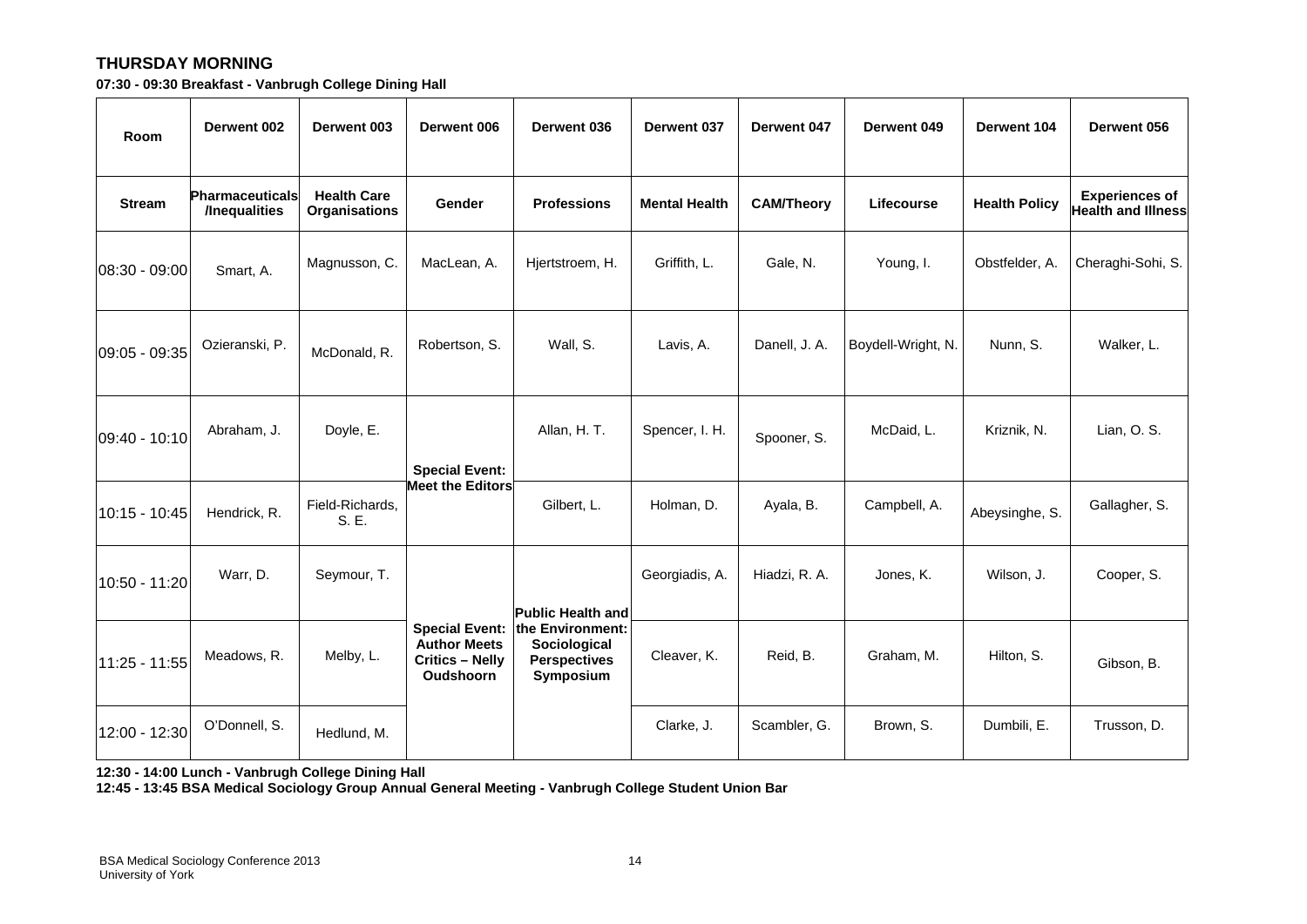#### **THURSDAY AFTERNOON**

| Room                        | Derwent 028                                                               | Derwent 002     | Derwent 003        | Derwent 006                                                                                          | Derwent 036         | Derwent 037                            | Derwent 047                                     | Derwent 049     | <b>Derwent 104</b>                                                        | Derwent 056                                                  |
|-----------------------------|---------------------------------------------------------------------------|-----------------|--------------------|------------------------------------------------------------------------------------------------------|---------------------|----------------------------------------|-------------------------------------------------|-----------------|---------------------------------------------------------------------------|--------------------------------------------------------------|
| <b>Stream</b>               |                                                                           | Lifecourse      | <b>STS</b>         | <b>Teaching</b><br><b>Medical</b><br>Sociology                                                       | <b>Inequalities</b> | Lifecourse -<br>reproductive<br>health | Patient -<br>Professional<br><b>Interaction</b> | <b>Methods</b>  | <b>Health Policy</b>                                                      | <b>Experiences of</b><br><b>Health and</b><br><b>Illness</b> |
| 14:00 - 14:30               | <b>MedSoc</b>                                                             | Mazanderani, F. | Gardner, J.        |                                                                                                      | Marinho, M. L.      | Ullrich, C.                            | Pilnick, A.                                     | Girling, M.     | Dal Secco, A.                                                             | Monaghan, L.                                                 |
| 14:35 - 15:05 Architecture, | <b>Committee</b><br>Symposium:<br><b>Embodiment</b><br>and Health<br>Care | Ellis, C.L.     | Ziebland, S.       | <b>Special Event:</b><br><b>Author Meets</b><br>Critics-<br><b>Roberto Abadie</b>                    | De Maio, F.         | Dolan, A.                              | Leader, C.                                      | Hindhede, A. L. | Harrington, B.                                                            | Webster, M.                                                  |
| 15:10 - 15:40               |                                                                           | Stocker, R.     | Timmons, S.        |                                                                                                      | Morcillo, V.        | Nash, M.                               | Hamilton, D.                                    | Boden, Z.       | Tierney, E.                                                               | Lowton, K.                                                   |
| 15:45 - 16:15               |                                                                           | Buse, C.        | Pickersgill, M. D. | Forrest, S.                                                                                          | Kovandzic, M.       | Law, C.                                | Williams, A.                                    | Crang, C.       | Stewart, E.                                                               | Oktem, P.                                                    |
| 16:20 - 16:50               |                                                                           | Boyle, G.       | Hale, R.           | Brooks, L.                                                                                           | Lorimer, K.         | Smidova, I.                            | Fielden, S.                                     | Psaila, C.      | Houle, J. A.                                                              | Moore, L.                                                    |
| 16:55 - 17:25               | <b>MedSoc</b><br><b>Committee</b><br><b>Special</b><br>Event:             | Gjernes, T.     | Kazimierczak, K.   | MacBride-<br>Stewart, S.                                                                             | Dikomitis, L.       | Hinton, L.                             | Farooq, G.Y.                                    | Lee, R. P.      | Håland. E.                                                                | Gibson, G.                                                   |
| 17:30 - 18:00               | Cost of<br>Living                                                         | Small, L. F.    | Hollin, G.         | <b>Special Event:</b><br><b>Teaching</b><br><b>Medical</b><br><b>Sociology Panel</b><br><b>BeSST</b> | Quinn, C.           | Coxon, K.                              | Greenfield, S.                                  | Smith, M.       | <b>Mental Health</b><br><b>Study Group</b><br><b>AGM</b><br>(until 18:30) | Mathieson, A.                                                |

**17:00 - 18:00 Opening plenary: Catherine Pope – Derwent College Main Auditorium Room 028** 

**19:00, 19:15 and 19:30 Coaches leave for the conference dinner - Vanbrugh College Reception and Car Park**